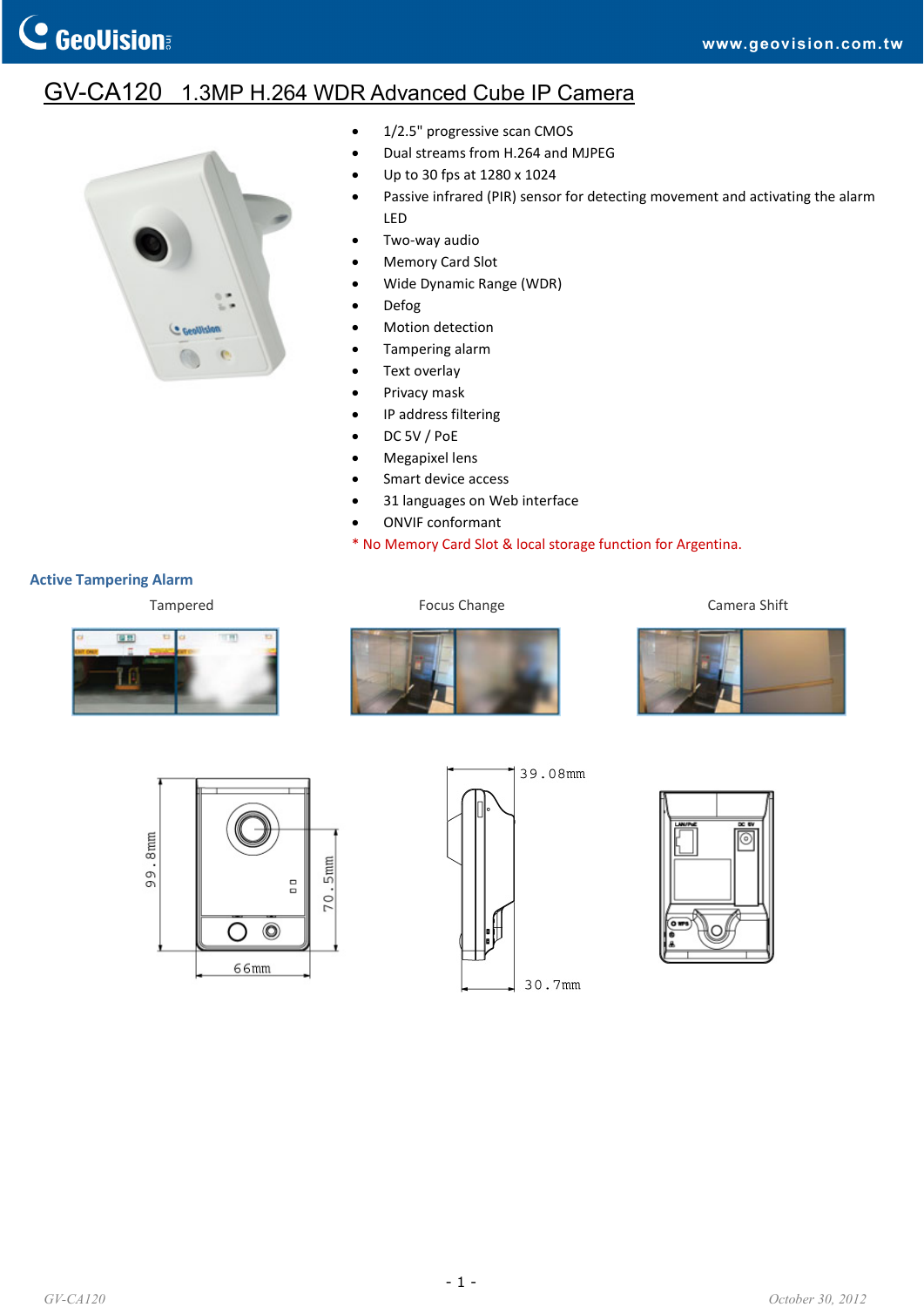## **SPECIFICATIONS Camera**

| Image Sensor                                 |               | 1/2.5" progressive scan CMOS                                                                                                                             |
|----------------------------------------------|---------------|----------------------------------------------------------------------------------------------------------------------------------------------------------|
| <b>Picture Elements</b>                      |               | 1280 (H) x 1024 (V)                                                                                                                                      |
| Minimum Illumination                         | Color         | 1 Lux at F/2.4                                                                                                                                           |
|                                              | B/W           | 0.5 Lux at F/2.4                                                                                                                                         |
|                                              | LED ON        | $0.1$ Lux at $F/2.4$                                                                                                                                     |
| <b>Shutter Speed</b>                         |               | Automatic, Manual ( $1/5 \approx 1/8000$ sec)                                                                                                            |
| <b>White Balance</b>                         |               | Automatic, Manual (2800 ~ 8500K)                                                                                                                         |
| <b>Gain Control</b>                          |               | Automatic                                                                                                                                                |
| S/N Ratio                                    |               | 45 dB                                                                                                                                                    |
| Lens                                         |               |                                                                                                                                                          |
| Megapixel                                    |               | Yes                                                                                                                                                      |
| Day/Night                                    |               | Yes (electronic)                                                                                                                                         |
| Lens Type                                    |               | Fixed                                                                                                                                                    |
| Focal Length                                 |               | 3.35 mm                                                                                                                                                  |
| Maximum Aperture                             |               | F/2.4                                                                                                                                                    |
| Mount                                        |               | $M12$ mm                                                                                                                                                 |
| Image Format                                 |               | 1/3"                                                                                                                                                     |
| Operation                                    |               |                                                                                                                                                          |
| Video Compression                            |               | H.264, MJPEG                                                                                                                                             |
| <b>Video Streaming</b>                       |               | Dual streams from H.264 and MJPEG                                                                                                                        |
|                                              |               | 30 fps at 1280 x 1024                                                                                                                                    |
| <b>Frame Rate</b>                            |               | * The frame rate and performance may vary depending on the number of connections and data bitrates<br>(different scenes).                                |
| <b>Image Setting</b>                         |               | Brightness, Contrast, Saturation, Sharpness, Gamma, White Balance, Flicker-less, Image Orientation,<br>Shutter Speed, Backlight Compensation, WDR, Defog |
| Audio Compression                            |               | G.711, AAC (24 kHz / 16 bit)<br>* AAC is only supported by GV-System V8.5 or later.                                                                      |
| Two-way Audio                                |               | Yes                                                                                                                                                      |
| <b>Video Resolution</b>                      |               |                                                                                                                                                          |
| <b>Main Stream</b>                           | 4:3           | 1280 x 960, 640 x 480, 320 x 240                                                                                                                         |
|                                              | 16:9          | 1280 x 720, 640 x 360, 448 x 252                                                                                                                         |
|                                              | 5:4           | 1280 x 1024, 640 x 512, 320 x 256                                                                                                                        |
|                                              | 4:3           | 640 x 480, 320 x 240                                                                                                                                     |
| Sub Stream                                   | 16:9          | 640 x 360, 448 x 252                                                                                                                                     |
|                                              | 5:4           | 640 x 512, 320 x 256                                                                                                                                     |
| <b>Network</b>                               |               |                                                                                                                                                          |
| Interface                                    |               | 10/100 Ethernet                                                                                                                                          |
| <b>Ethernet Protocol</b>                     |               | HTTP, HTTPS, TCP, UDP, SMTP, FTP, DHCP, NTP, UPnP, DynDNS, 3GPP/ISMA, RTSP, PSIA, SNMP, QOS<br>(DSCP), ONVIF                                             |
| <b>Mechanical</b>                            |               |                                                                                                                                                          |
| Lens Mounting                                |               | $M12$ mm                                                                                                                                                 |
| <b>Temperature Detector</b>                  |               | No                                                                                                                                                       |
| Connectors                                   | Power         | DC Jack, PoE                                                                                                                                             |
|                                              | Ethernet      | Ethernet (10/100 Base-T), RJ-45 Connector                                                                                                                |
|                                              | Audio         | Built-in speaker & microphone                                                                                                                            |
|                                              | Local Storage | Micro SD / SDHC / SDXC memory card slot (for Class 6 card or above)                                                                                      |
| <b>LED Indicator</b>                         |               | 4 LEDs: Status x 3, LAN / Wi-Fi                                                                                                                          |
| <b>PIR Sensor</b>                            |               | Built-in                                                                                                                                                 |
| White Illumination LED                       |               | Yes                                                                                                                                                      |
| PIR Sensor / White Illumination LED Distance |               | 5 m / 16.4 ft (Max.)                                                                                                                                     |
| General                                      |               |                                                                                                                                                          |
| <b>Operating Temperature</b>                 |               | 0 °C ~ 50 °C / 32 °F ~ 122 °F                                                                                                                            |
| Humidity                                     |               | 10% to 90% (no condensation)                                                                                                                             |
| <b>Power Source</b>                          |               | 5V DC, PoE                                                                                                                                               |
| Max. Power Consumption                       |               | 7 W                                                                                                                                                      |
| <b>Dimensions</b>                            |               | 65.8 x 99.8 x 39 mm / 2.59 x 3.92 x 1.54 in                                                                                                              |
| Weight                                       |               | 100 g / 0.2 lb                                                                                                                                           |
| Regulatory                                   |               | CE, FCC, C-Tick, RoHS compliant                                                                                                                          |